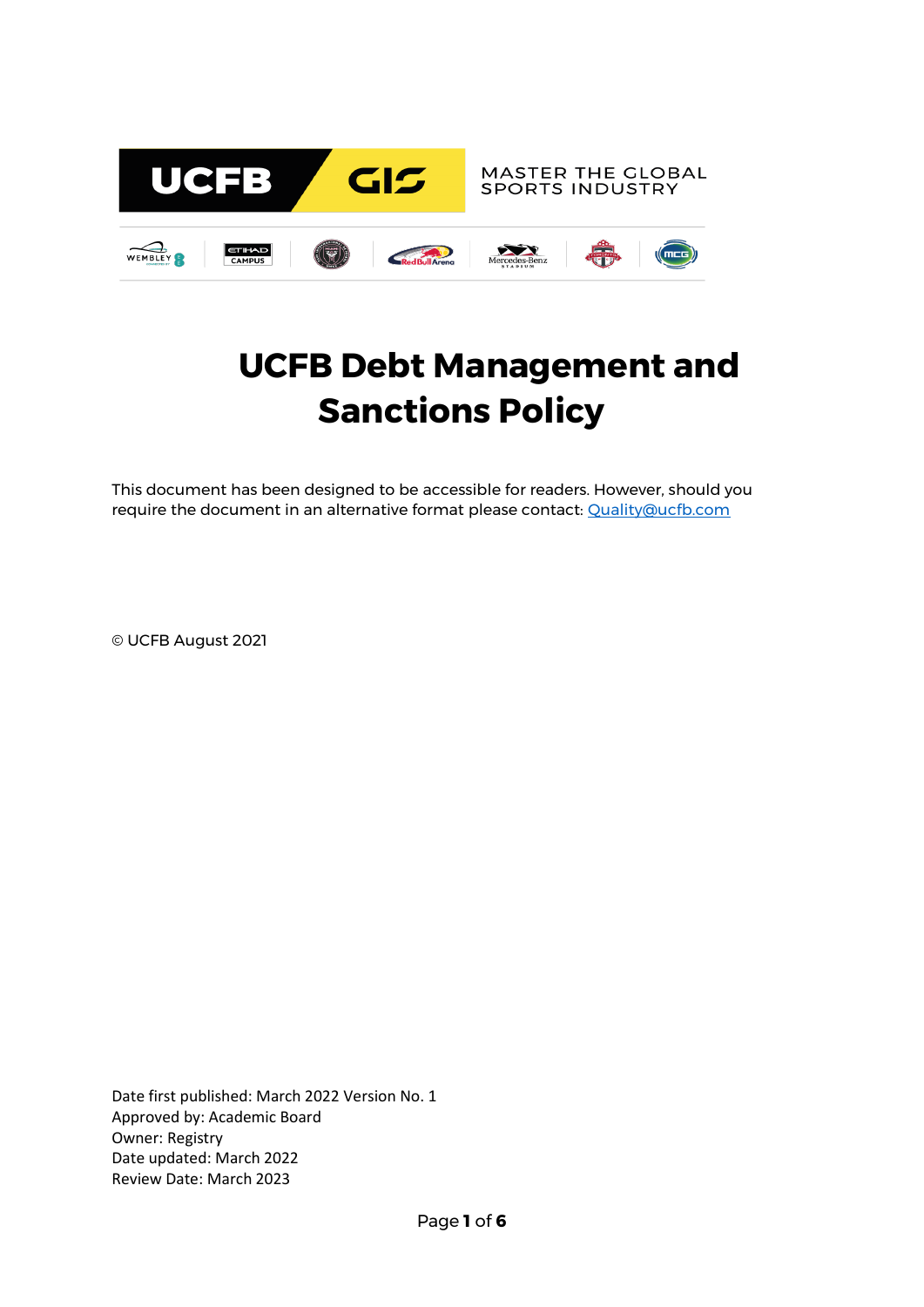## **1. Introduction**

This policy sets out the process that UCFB will follow if students and customers do not pay their fees or charges due to UCFB, in line with the payment terms detailed in the Fee Payment Policy.

It applies to all applicants, students, ex-students, alumni, and customers of UCFB, including those who are currently enrolled and those who have accepted a place and intend to enrol.

A customer includes any student, individual, company, partnership or organisation that can potentially have outstanding fees or charges owed to UCFB.

This policy reflects UCFB's commitment to helping our students manage their money and avoid getting into financial difficulties.

### What is a debt?

A debt includes any money owed to UCFB or one of its subsidiaries for unpaid fees or charges owed for services or products provided by UCFB, our subsidiaries, staff, approved representatives or agents appointed and instructed by UCFB.

Debt owed to UCFB can include the following

- Debts owed by student ('self-funded' debt)
- Commercial debt

#### **2. Debts owed by students**

- 2.1 A student is ultimately liable for a debt until the debt is fully cleared.
- 2.2 If a 3rd party sponsor is paying on behalf of the student then the debt is a commercial debt but the student will always be liable for any unpaid balance.
- 2.3 If the student's tuition fees are being funded by the Student Loan Company (SLC), then the student will be responsible for any fees that remain outstanding. This includes any adjustments (clawbacks) the SLC make for prior academic years regardless of when they process the clawback. The SLC will have notified the student in writing the reason for the clawback and UCFB has no say or control over this decision and subsequent action. Students (current and former) must take up any issue directly with the SLC.
- 2.4 Where a student becomes liable for a debt owed, the balance owed is referred to as a Self-Funded student debt.
- 2.5 UCFB will try to recover all Self-Funded student debt owed to UCFB in line with the payment terms in the Fee Payment Policy.

UCFB or agents acting on our behalf will tell the student:

how much they owe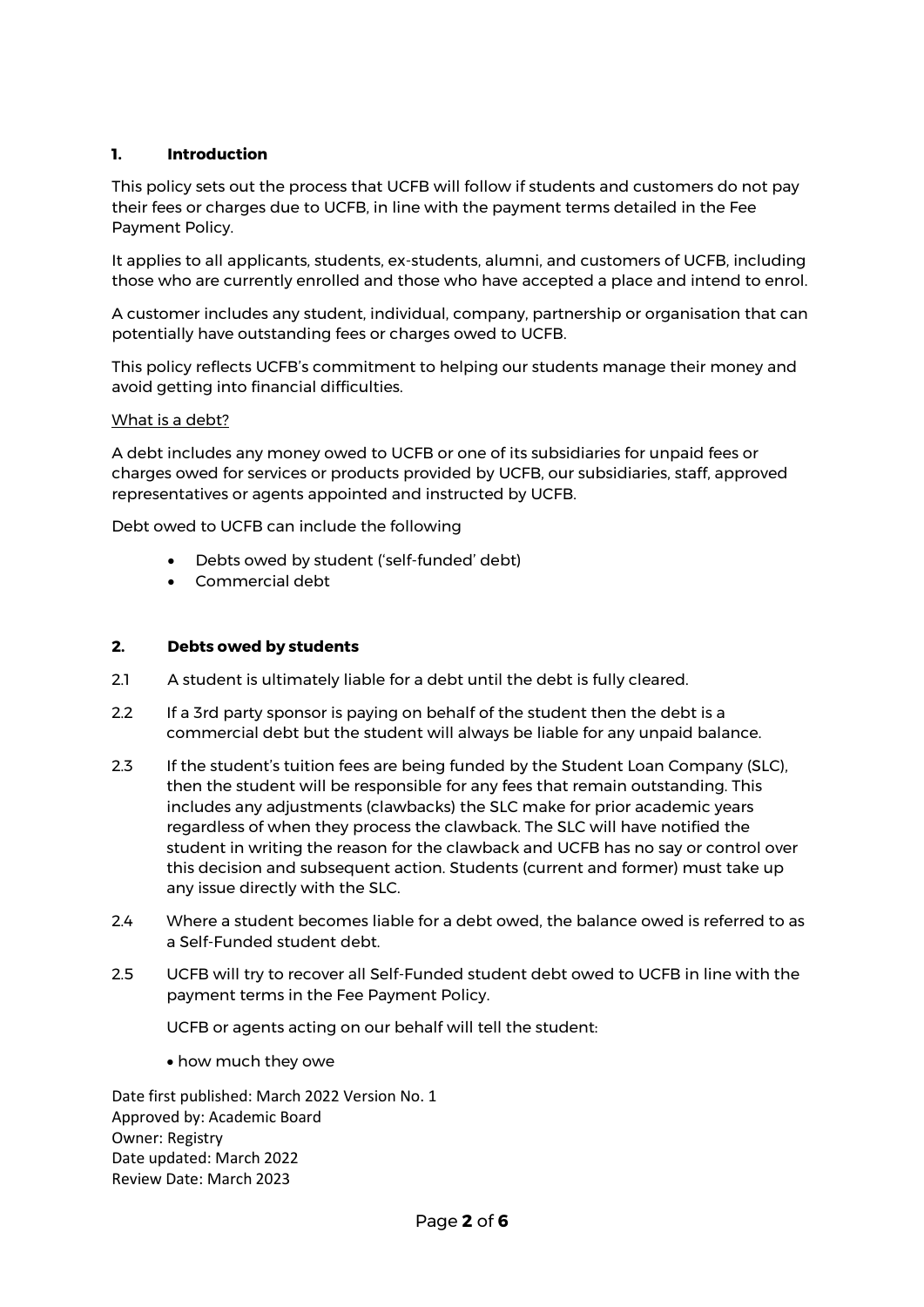- how, when and where a student can pay
- which UCFB and/or University services are restricted as a result of an outstanding debt
- how much a student will be charged as a result of the debt
- 2.6 UCFB will give a student every opportunity to pay what is owed by providing reasonable timescales.
- 2.7 UCFB will apply this policy equally and consistently to all students and customers who do not pay in line with the agreed payment terms. UCFB applies sanctions proportionately and only as a last resort; UCFB will review all debts on a case by case basis and will ensure it has made all reasonable attempts to obtain payment before applying sanctions, including the restriction of access to UCFB and its services.
- 2.8 Where necessary, UCFB reserves the right to appoint solicitors, debt collection agents and external organisations to recover the debt on behalf of UCFB via legal proceedings. UCFB or its agent will seek recovery of the reasonable costs it has incurred in recovering the debt.
- **2.9 IMPORTANT - If UCFB has attempted to recover debts owed by students and has failed, subject to the type of debt outstanding, UCFB reserves the right to withdraw or suspend services and support, apply restrictions to accounts, suspend or prevent enrolment and/or future trading. In respect of tuition fee debts/instalments/deposits students may be unable to access UCFB buildings, log onto their UCFB and/or University account or attend classes. Please see the full details set out below.**
- 2.10 These restrictions may affect all or part of the service(s) provided by UCFB which will continue until a student has paid all of their debt or has agreed a payment arrangement to clear all of their debt. Restrictions or sanctions applied are dependent on the type of debt a student owes.

Self-Funded student debt can be considered as any of the following:

- Tuition fees
- Accommodation fees
- Library fees
- Other student related fees, including fees or costs associated with damaged or lost UCFB property

#### **3 Self-Funded student tuition debt –**

3.1 A minimum of 2 warnings will always be issued to students prior to any restrictions being applied to their accounts. Communications are issued to the UCFB student email. It is the student responsibility to monitor their mailbox.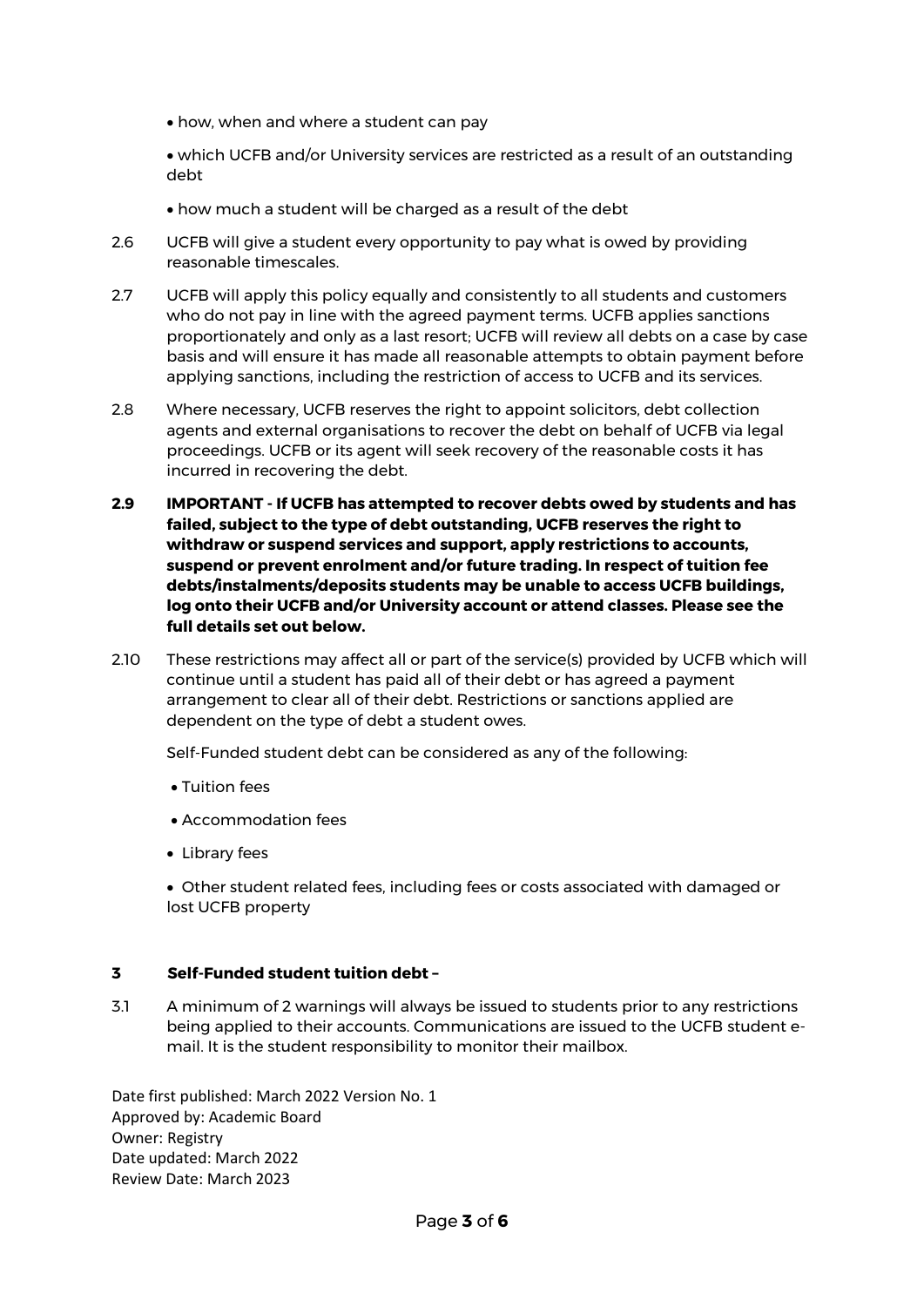- 3.2 Restrictions on student access may be applied to
	- Any student who has not paid their fees in full within 30 days of their invoice being issued and not entered into an agreed recurring card payment plan
	- Any student who has not paid the required advance payment in accordance with fee payment policy

 If a student continues not to pay or arrange an approved payment plan, UCFB reserves the right to fully exclude a student from their programme, course, module or section of study

 Any student who is in default on an agreed payment plan and has not made good within 7 days

3.3 A full list of the services a student would be restricted from for non-payment of tuition fees/deposits are as follows:

 Excluded from all aspects of course, programme, module, project or study of any kind

- No access to tutorials or any method of teaching support
- No IT access
- No Library borrowing
- No re-enrolment

 No visa, UKVI endorsement and applications or CAS requests will be provided or supported (if applicable)

- No arrangement, supervision or validation of placements
- Withholding of University Graduation certificate (for tuition fees only)
- 3.4 Any restrictions or sanctions applied will remain in place until fees have either been paid in full and cleared funds are in UCFB's bank account or a student has entered into a formally approved payment plan (or reactivated and brought up to date a plan that had gone into default).
- 3.5 Where access to UCFB's services have been restricted, meaning students are unable to access the buildings, students will need to pay immediately online and contact collections to agree access can be granted. Security staff have no authority to allow access for a student with restrictions.

## **4 International students**

4.1 If a student is studying with a Tier 4 student visa application and has not paid their tuition fees, UCFB is required to inform UK Visas and Immigration (UKVI). This will have serious consequences for the student's ability to remain in the UK. UCFB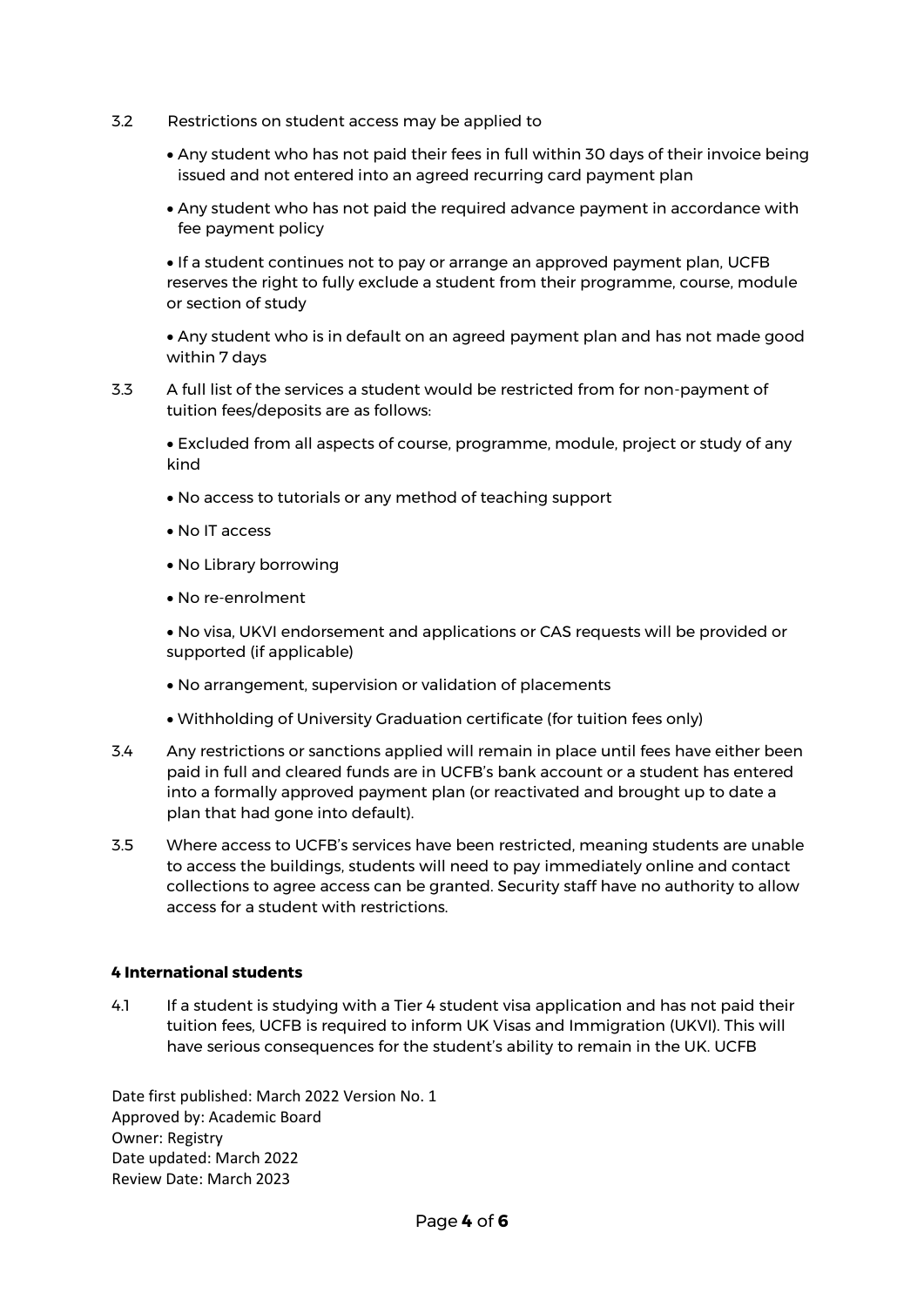reserves the right to do this where a student has not paid in full or has not entered into a formally approved payment plan.

## 5 **Self-Funded Non Tuition student debt: part restrictions and sanctions applied**

- 5.1 Non tuition student debt includes Accommodation, Library and any other nontuition student debt. If a debt remains outstanding then, where necessary, after 30 days and at least 2 reminders UCFB will withdraw access to the service from which the debt arises, until payment is made or an approved payment plan is agreed.
- 5.2 If a student has not paid their accommodation charges in full and in line with the payment terms specified in the Licence Agreement and the Accommodation Finance Information guide, UCFB reserves the right to terminate the agreement and to start legal proceedings to recover fees owed to UCFB, at any point during the academic year that fees become overdue. This will result in the student being removed from UCFB accommodation.

UCFB will provide a student with every opportunity to pay what they owe. If a student does not pay, UCFB reserves the right to seek advice, talk to and appoint solicitors, debt collection agents and external organisations to recover the debt/s.

#### 5.3. Library charges and fines

If a student does not return materials, UCFB will invoice a student for the cost of replacement materials and will apply a fine if a student returns materials late. If a student uses UCFB's library services and materials, a student must comply with the terms and conditions contained within the Library Rules and Regulations.

## 5.4. Other Student Debt

If a student incurs any debts for services or products which UCFB provides that do not directly relate to tuition, accommodation or library fees, a student must pay their debts in full within 30 days of the invoice date unless otherwise specified. If these items are not paid, UCFB reserves the right to appoint solicitors, debt collection agents and external organisations to recover the debt.

# **6. Commercial debt**

- 6.1 Commercial debt includes all non-student related debt owed to UCFB or its subsidiaries in respect of unpaid fees or charges owed for services or products provided by UCFB its subsidiaries, staff, approved representatives or agents appointed and instructed by us.
- 6.2 Payment is due 30 days from the date of the invoice; if customers do not pay the outstanding balance of fees, UCFB will seek to recover the debt owed. If UCFB is forced to initiate legal proceedings, UCFB will seek to recover statutory interest on the judgement and payment of its legal costs. If a commercial debt is owed in relation to a student's tuition or accommodation fees then the student will be liable for any unpaid balance.